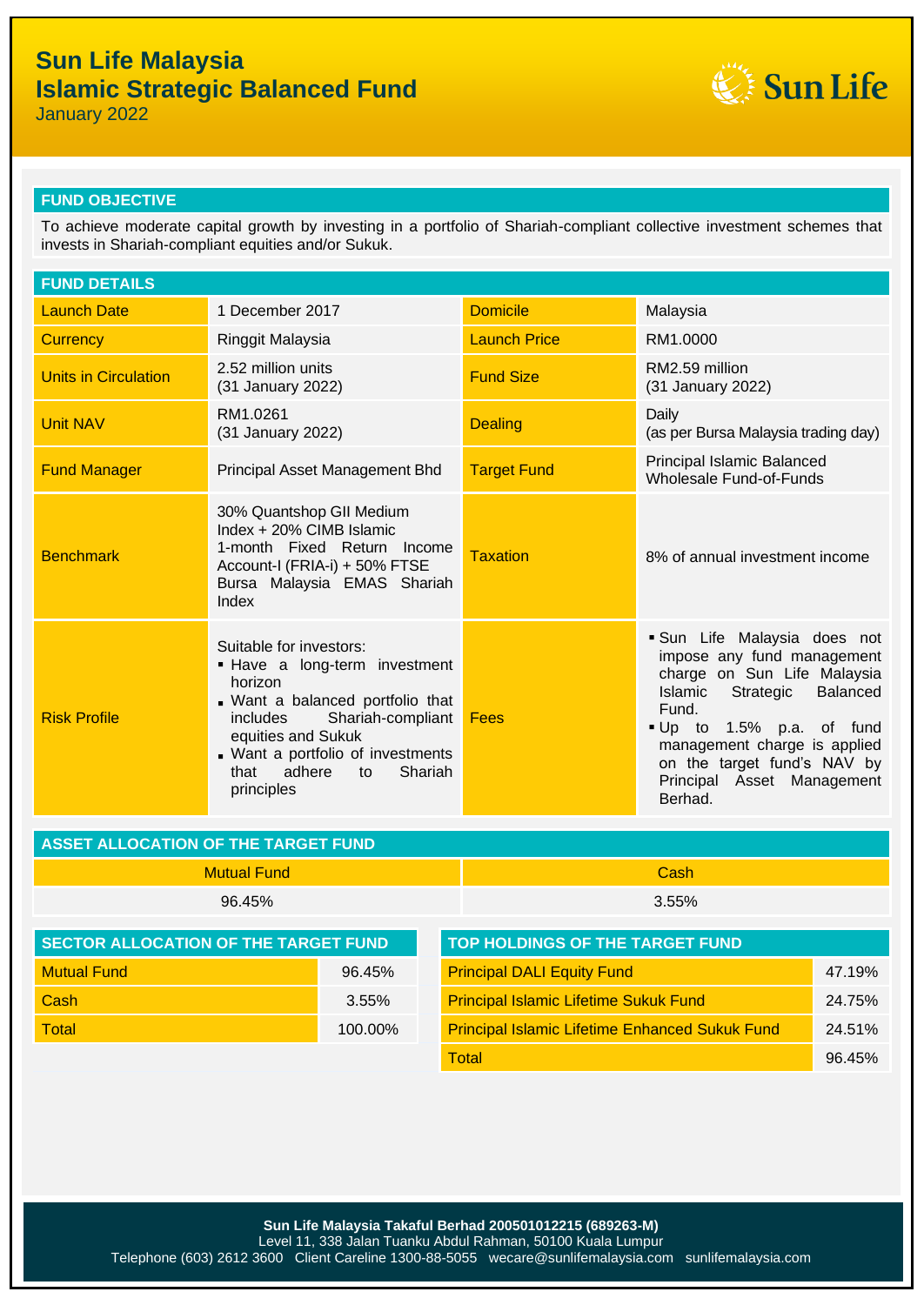

January 2022

### **PERFORMANCE RECORD**

This fund feeds into Principal Islamic Balanced Wholesale Fund-of-Funds ("target fund") with the objective to achieve moderate capital growth by investing in a portfolio of Shariah-compliant collective investment schemes that invest in Shariah-compliant equities and/or Sukuk.

Table below shows the investment returns of Sun Life Malaysia Islamic Strategic Balanced Fund versus its benchmark as at 31 January 2022:

| $\frac{1}{2}$    | <b>YTD</b> | 1M      | 3M      | 6M      | 1-Year  | 3-Years | <b>Since</b><br><b>Inception</b> |
|------------------|------------|---------|---------|---------|---------|---------|----------------------------------|
| Fund*            | $-2.80$    | $-2.80$ | $-3.49$ | -1.30   | $-4.50$ | 8.36    | 2.61                             |
| <b>Benchmark</b> | $-2.52$    | $-2.52$ | $-3.48$ | $-1.90$ | $-4.73$ | 5.86    | 2.95                             |

*\* Calculation of past performance is based on NAV-to-NAV*

**Notice: Past performance of the fund is not an indication of its future performance which may differ. The fund performance is not guaranteed.**

## **FUND MANAGER'S COMMENTS**

In January, the Fund fell 2.80% underperforming the benchmark by 0.28ppt as the Islamic Index fell 2.6% during the month with the broad-based selloff led by South Korea and Australia while Philippines and Indonesia posted positive returns.

The higher inflation print across many countries and resultant higher bond yields have reset the investment appetite for investors to the side of caution. With the US Fed's commentary sounding more hawkish, the market expectations implied by Fed Funds Futures is now pricing 5 rate hikes for 2022. The trajectory of bond yields from here-on would be a key indicator of any reversion in investor appetite.

In China, after the reduction in reserve requirement ratio and loan prime rate in December, the PBOC continued to lower its loan prime rate again in January by 10bps and also introduced targeted measures for property developers whereby debt accrued from acquiring distressed assets are excluded from compliance with the 'three red lines'.

Our view is that peak regulatory risk in China has passed. We are fully invested and plan to diversify our holdings across businesses to improve our portfolio's resilience. Our recent purchases were in the areas of med-tech, new energy vehicle supply chain, cement and energy. We funded these purchases by trimming selected stocks where growth durability is lacking and where valuations are lofty. Off-benchmark stocks contribute ~40% to our holdings.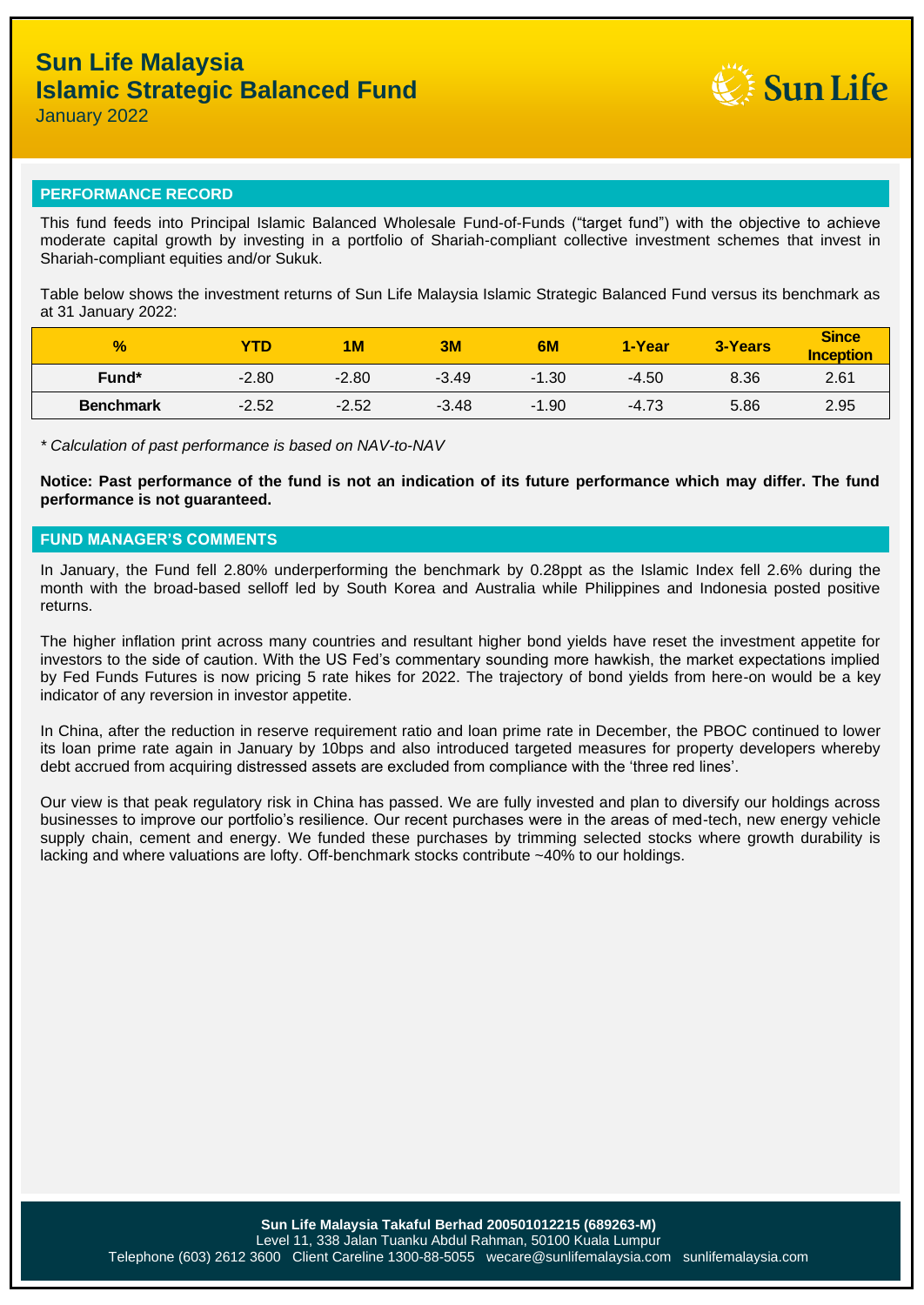## **Sun Life Malaysia Islamic Strategic Balanced Fund**



January 2022

**RISKS**

| All investment carries some form of risks. The potential key risks include but are not limited to the following: |                                                                                                                                                                                                                                                                                                                                                                                                                                                                                                                                                                                                                                                                                                                                                                                                                                                                                                                                                |  |
|------------------------------------------------------------------------------------------------------------------|------------------------------------------------------------------------------------------------------------------------------------------------------------------------------------------------------------------------------------------------------------------------------------------------------------------------------------------------------------------------------------------------------------------------------------------------------------------------------------------------------------------------------------------------------------------------------------------------------------------------------------------------------------------------------------------------------------------------------------------------------------------------------------------------------------------------------------------------------------------------------------------------------------------------------------------------|--|
| <b>Market risk</b>                                                                                               | Market risk refers to the possibility that an investment will lose value because of a general<br>decline in financial markets, due to economic, political and/or other factors, which will result in<br>a decline in the target fund's NAV.                                                                                                                                                                                                                                                                                                                                                                                                                                                                                                                                                                                                                                                                                                    |  |
| <b>Inflation risk</b>                                                                                            | This is the risk that your investment in the target fund may not grow or generate income at a<br>rate that keeps pace with inflation. This would reduce your purchasing power even though the<br>value of the investment in monetary terms has increased.                                                                                                                                                                                                                                                                                                                                                                                                                                                                                                                                                                                                                                                                                      |  |
| <b>Manager's risk</b>                                                                                            | This risk refers to the day-to-day management of the target fund by Principal which will<br>impact the performance of the target fund. For example, investment decisions undertaken by<br>Principal, as a result of an incorrect view of the market or any non-compliance with internal<br>policies, investment mandate, the deed, relevant law or guidelines due to factors such as<br>human error or weaknesses in operational process and systems, may adversely affect the<br>performance of the target fund.                                                                                                                                                                                                                                                                                                                                                                                                                              |  |
| <b>Reclassification of</b><br><b>Shariah status risk</b>                                                         | This risk refers to the risk that the currently held Shariah-compliant securities in the target<br>fund may be reclassified as Shariah non-compliant in the periodic review of the securities by<br>the Shariah Advisory Council of the Securities Commission Malaysia (SACSC), Shariah<br>adviser of the issuer, the Shariah Adviser or the Shariah boards of the relevant Islamic<br>indices. If this occurs, Principal will take the necessary steps to dispose of such securities.<br>There may be opportunity loss to the target fund due to the target fund not being allowed to<br>retain the excess gains derived from the disposal of the Shariah non-compliant securities. In<br>the event that the Shariah non-compliant securities are disposed of at a price lower than the<br>investment cost, it may adversely affect the value of the target fund. Thus, it may cause the<br>NAV of the target fund or price of units to fall. |  |
| <b>Risk associated with</b><br><b>investing in Islamic CIS</b>                                                   | Since the target fund will invest entirely into Islamic CIS, there is a risk of concentration into<br>Islamic CIS, in which the Islamic CIS's management company has absolute discretion over<br>the Islamic CIS's investment technique and knowledge, operational controls and<br>management. In the event of mismanagement of the Islamic CIS and/or the management<br>company, the NAV of the target fund, which invests into those Islamic CIS would be affected<br>negatively. Should the situation arise, Principal will seek for another Islamic CIS that is<br>consistent with the objective of the target fund.                                                                                                                                                                                                                                                                                                                       |  |
| <b>Country risk</b>                                                                                              | The target fund may invest into Islamic CIS which can be domiciled in various countries.<br>Therefore, the target fund will be subjected to risks specific to the countries in which the<br>Islamic CIS are domiciled. Such risks include adverse changes in economic fundamentals,<br>social and political stability, laws and regulations and foreign investments policies. These<br>factors may have an adverse impact on the price of the Islamic CIS, which will depress the<br>Islamic CIS's NAV growth, and consequently depress the target fund's NAV growth.                                                                                                                                                                                                                                                                                                                                                                          |  |